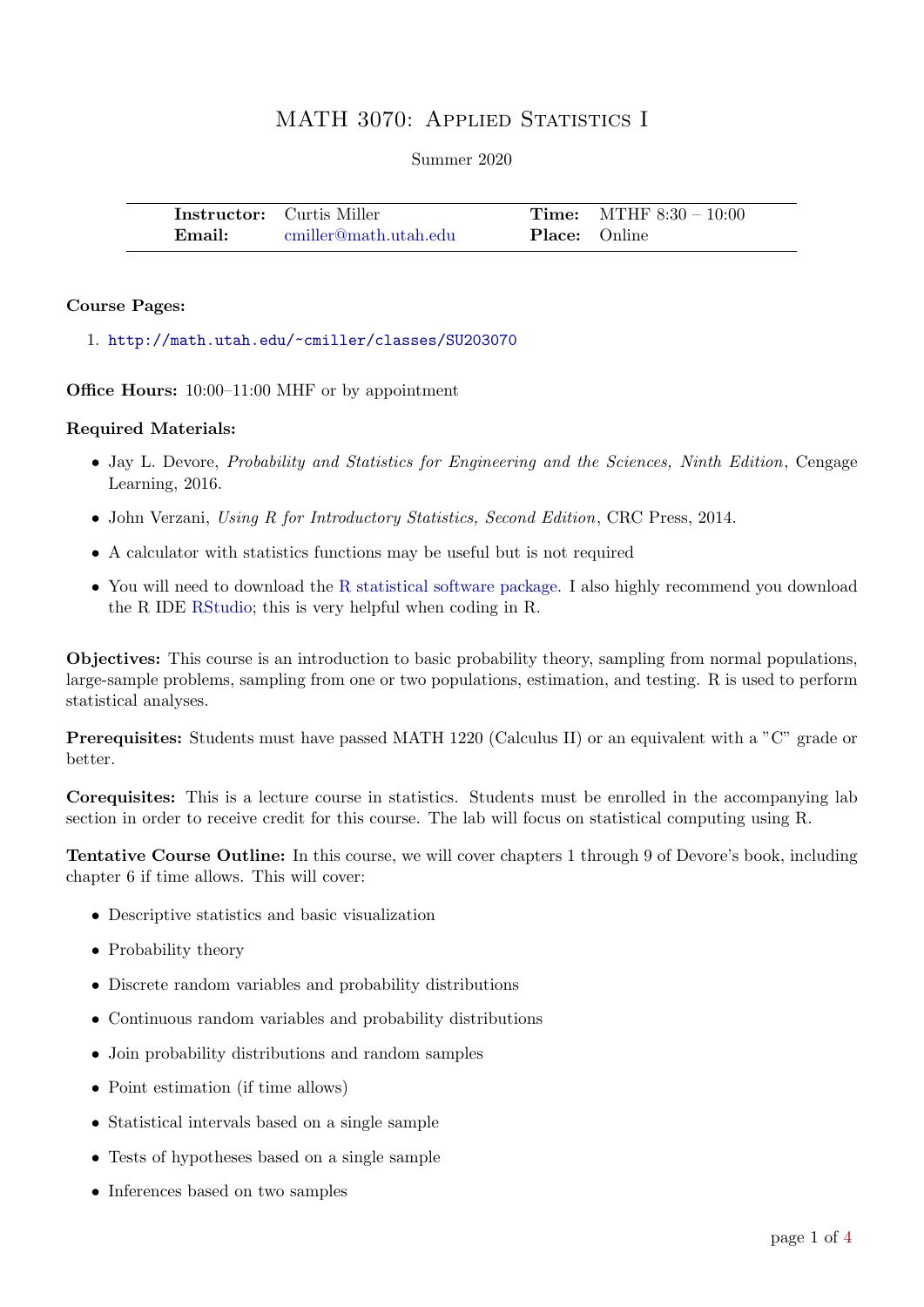Throughout the course, we will discuss statistical methodology and performing statistics using software, particularly using the R statistical software package. Since we are on an accelerated schedule, I plan to cover roughly a chapter every week and roughly one section from each chapter every day.

Below is a breakdown of how the final grade will be computed:

| Homework $\ldots \ldots \ldots \ldots 15\%$            |  |
|--------------------------------------------------------|--|
| Quizzes $\dots\dots\dots\dots\dots15\%$                |  |
| Midterm $\ldots \ldots \ldots \ldots 20\%$             |  |
| Final $\ldots \ldots \ldots \ldots \ldots \ldots 30\%$ |  |
|                                                        |  |

Final grades will be assigned according to the following:

| A- $\ldots \ldots \ldots \ldots \ldots \ldots \ldots 90 - 92\%$ |
|-----------------------------------------------------------------|
| $B+$ 87–89%                                                     |
| $B$ 83–86%                                                      |
| B- 80–82 $\%$                                                   |
|                                                                 |
| $C$ 73–76%                                                      |
|                                                                 |
|                                                                 |
|                                                                 |
| D- $\ldots \ldots \ldots \ldots \ldots 60-62\%$                 |
| $E$ 0–59%                                                       |

Do not expect a curve to be applied.

In addition to the above grading schedule, students must pass both the lab and lecture sections of MATH 3070 in order to receive a passing grade. A failing grade in either section will result in an overall failing grade.

## Important Dates:

| Midterm  Tuesday, June 9, 2020                                    |  |  |
|-------------------------------------------------------------------|--|--|
| Final Exam $\dots \dots \dots \dots \dots$ Thursday, July 2, 2020 |  |  |

Class Format: In this class the lectures will be provided as videos students can watch. I expect you to have watched the videos relevant to the upcoming lecture prior to class. There will be a class held concurrently at the scheduled time; this time is generally used to discuss the lecture videos and the homework. I will be present to guide the discussion. These "classes" are held via Zoom. While you are free and encouraged to discuss homework problems in the schedule class time, do not discuss quizzes or exams during that time.

Makeups: There will be no makeup exams under any circumstances. If you are unable to meet a deadline due to extenuating circumstances, I may make accommodations if I am notified prior to the due date or exam date in question. Decisions are made on a case-by-case basis.

Homework: Homework problems are assigned in class every Monday and Thursday. The Monday assignment will be due Thursday, and the Thursday assignment due Monday. Late homework will never be accepted. Assignments may be hand-written or typed. In order for you to receive credit for problems, you need to show your work. Even if you wish to use R for assignments, you still need to demonstrate that you know what it is the software is computing. If in doubt, show more work.

All class work must be submitted online via Canvas. Scans of assignments or high-quality photos are acceptable, but work must be clear enough for the graders to grade. Illegible work will not receive credit.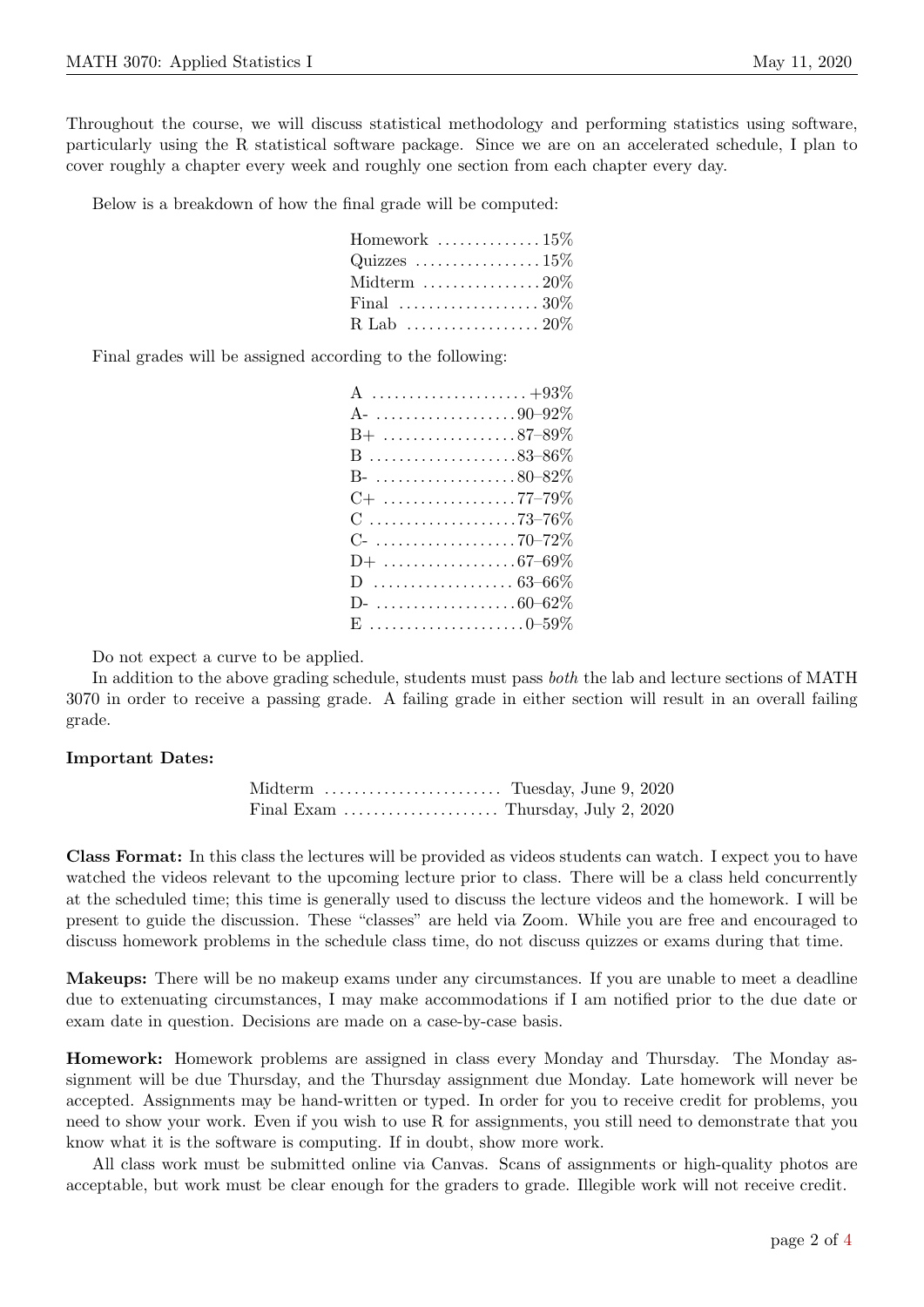The two lowest homework assignments (including 0 assignments due to failure to submit them) will be dropped and not included in the calculation of the final grade, as if they never existed.

Quizzes: Quizzes take place Tuesdays and Fridays. Quizzes are considered assigned the day they are scheduled and must be completed the same day, submitted online via Canvas. See the above section on homework for submission standards. Quizzes will not take place the day a midterm or final is scheduled to take place. It is possible that a quiz will be moved to a Tuesday or Friday due to a missed day, such as a holiday. The schedule on Canvas is the final authority on what is due and scheduled when.

The two lowest quizzes (including 0 quizzes due to failure to submit them) will be dropped and not included in the calculation of the final grade, as if they never existed.

Midterms: There will be one midterm. The date of the midterm is Tuesday, June 9<sup>th</sup>. Partial credit on problems will be given, so be clear about the steps you took. Show your work. The midterm is considered assigned on the day it is scheduled and due online on Canvas that day. See the above section on homework for submission standards.

Final: The date of the final is Thursday, July  $2^{th}$ . Partial credit on problems will be given, so be clear about the steps you took. Show your work. The format of the final will resemble the format of the midterm, though more problems will need to be completed.

Test Conduct: This section applies to quizzes, the midterm, and the final exam. Exams are open-book and open-note. I cannot stop you from discussing the final exam with others in class or other potential resources or use the internet, so I will not attempt to do so; consider these resources available to you. That said, your work must be original. If it appears your work is not original and you obtained the solutions to your exams from some outside source, I will consider this cheating.

Cheating: Anyone caught cheating will be given a failing grade in the course and reported to the proper University of Utah authorities for further penalization. Regarding what it takes to punish a student for cheating, there is no "beyond all reasonable doubt" standard here as this is not a court of law; preponderance of evidence is sufficient for students to be punished for cheating. I will not tolerate cheating, and due to the open nature of this online class I will be extra vigilant in looking for it. Cheating includes (but is not limited to):

- Violation of test conduct
- Plagiarism (duplication of someone else's work without giving proper credit)
- Verbatim duplication or near-duplication of someone else's assignment (you are permitted to work together, but producing an exact duplicate of someone else's assignment is unacceptable; note that facilitating duplication, such as giving your homework to a student so he can copy your work, also counts as cheating even though you yourself are not using it to boost your grade); ultimately I decide what I consider to be "duplicate" work
- Not completing your work yourself (such as having someone else take your test)

Class Conduct: These are challenging times and this online format is new to me so I struggle to describe what prohibited conduct is. Generally antisocial behavior will not be tolerated. If you are seen on camera you need to be presentable, and I cannot tolerate distractions, such as ongoing noise that is not muted. If your feed is problematic I may mute or even boot you from class sessions; repeated problems may result in a ban. I hope that I will not notice any unforeseen issues during the semester but I will take needed action to ensure a safe and productive online environment.